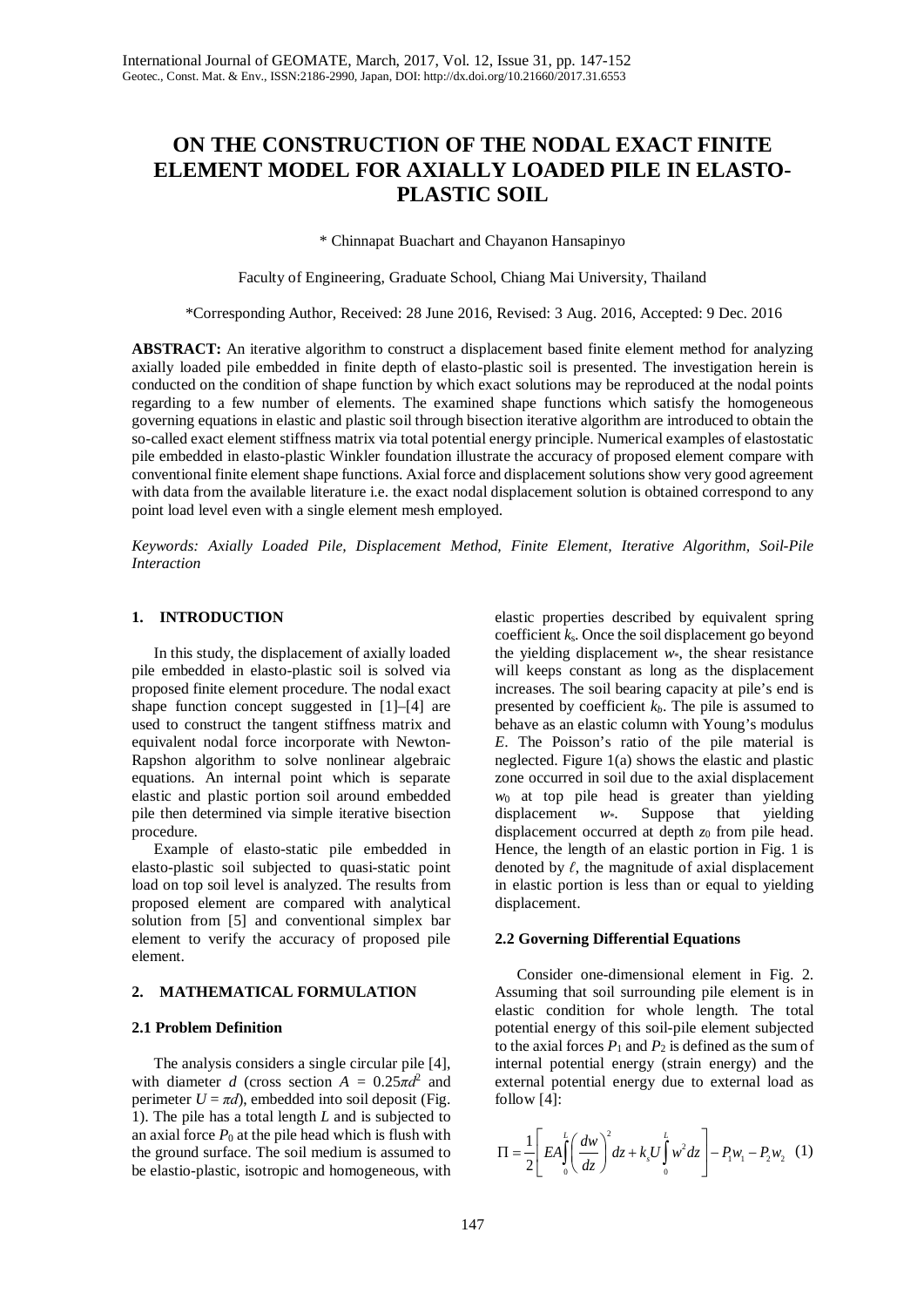where  $w(z)$  is the vertical pile displacement at depth *z*. The first and second terms in Eq. (1) represent the strain energy in pile and surrounding soil, respectively.





Axially loaded pile and soil model [4] Fig.  $1$ 

The first variation of Eq. (1) leads to

$$
\delta \Pi = EA \int_{0}^{L} \left( \frac{d\delta w}{dz} \right) \left( \frac{dw}{dz} \right) dz + k_{s} U \int_{0}^{L} (\delta w) w dz
$$
  
-  $P_{1} \delta w_{1} - P_{2} \delta w_{2}$  (2)

Applying the appropriate Gauss-Green theorem to Eq. (2) and setting  $\delta \Pi = 0$ , gives the differential equation for equilibrium

$$
\frac{d^2w}{dz^2} - \alpha^2 w = 0 \quad \text{for} \quad 0 < z < L \tag{3}
$$

where  $\alpha^2 = k_s U / E A$  is the characteristic parameter of pile surrounding by elastic soil region.



Fig. 2 Axially loaded pile element [4]

A set of natural boundary conditions are as follows

$$
P_1 = -EA \frac{dw}{dz}\bigg|_{z=0} \text{ and } P_2 = EA \frac{dw}{dz}\bigg|_{z=L} \tag{4}
$$

#### *Plastic soil conditions*

Suppose that ended load at top soil level reach some limit, the soil portion at level  $0 < z < z_0$  is in plastic condition. Consider the plastic soil portion, upper portion in Fig. 1, displacement *w* in second term of equilibrium equation (3) have to be replaced by yielding displacement *w*\* as follow

$$
\frac{d^2w}{dz^2} - \frac{f_s}{EA} = 0 \text{ for } 0 < z < z_0
$$
 (5)

In which  $f_s = k_s Uw^*$  is the maximum shearing force occurred in soil surrounding pile element. Shearing force in soil surrounding pile element is linearly dependent on pile displacement until they reach some limit of yielding displacement magnitude *w*\*.

The nodal exact finite element solutions of Eqs. (3) and (5) for a given value of plastic soil depth *z*<sup>0</sup> can be found in [4]. In present work, the proposed finite element procedure to solve Eqs. (3) and (5) for a given load  $P_0$  (Fig. 1) will be explained in next section. Then, the results from proposed nodal exact element and conventional linear element will be compared with available analytical solution in [5].

## **2.3 Newton-Raphson Iteration**

Due to elasto-plastic behavior of shear force in soil surrounding pile element, finite element discretization of Eqs. (3) and (5) leads to the steady steady-state set of non-linear algebraic equations given by the residual equation as follows [6]–[9]: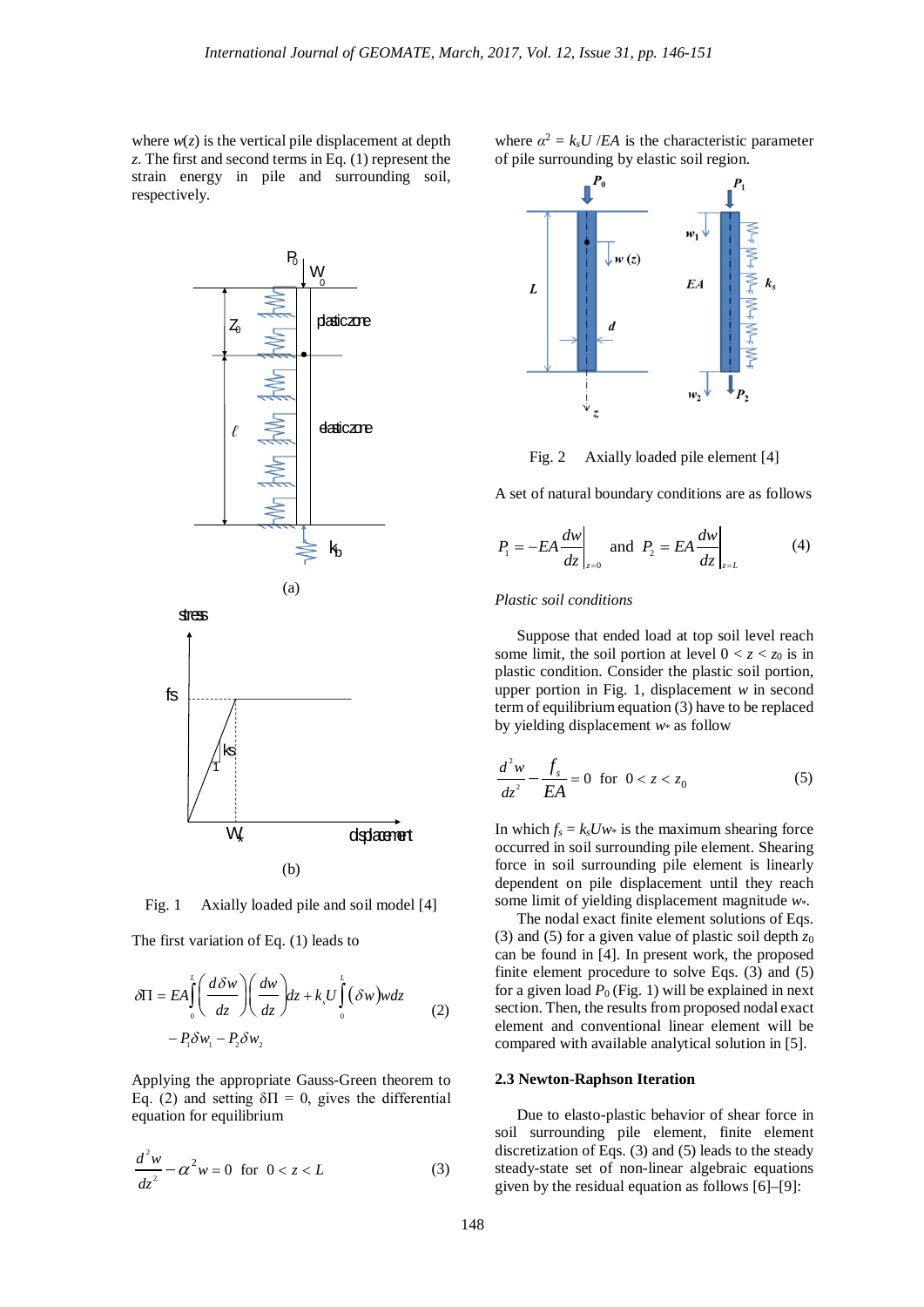$$
\mathbf{r}^{(k)} = \mathbf{f} - \mathbf{F}(\mathbf{w}^{(k)})
$$
 (6)

In which internal force **F** is a non-linear function (bilinear function in this case) of nodal displacement **w** at iteration number *k*. The external nodal load **f** is presented in term of specified vector. A solution of residual  $\mathbf{r} = \mathbf{0}$  is obtained by solving an algebraic equation:

$$
\mathbf{K}_T^{(k)} \Delta \mathbf{w}^{(k)} = \mathbf{r}^{(k)} \tag{7}
$$

where  $\mathbf{K}_T^{(k)} = \partial \mathbf{F} / \partial \mathbf{w}^{(k)}$  is so-called tangential stiffness matrix, used to obtain the incremental nodal solution Δ**w**. Then update the nodal solution:

$$
\mathbf{w}^{(k+1)} = \mathbf{w}^{(k)} + \Delta \mathbf{w}^{(k)}
$$
(8)

An iteration is repeated until the magnitude of incremental nodal solution Δ**w** and residual **r** close to zeros.

## **2.4 Element Internal Force**

Nodal internal force **F** in Eq. (6) can be derived from first variation of strain energy term in Eq. (2). In conventional linear finite element, the trial solution  $w(z)$  and variation  $\delta w(z)$  are approximated via linear shape functions  $N_a(z)$ ,  $a = 1$  or 2, which results in non-exact nodal solution **w***.* To produce the nodal exact solution of unknown **w**, the trial solution  $w(z)$  and variation  $\delta w(z)$  are approximated via the set of shape function  $N_a(z)$  which satisfy homogeneous solutions of governing equations (3) and (5) as discussed in previous work [4]*.* Hence, nodal internal force of conventional and proposed two nodes element can be expressed as follow.

# *2.4.1 Plastic soil conditions*

Consider the upper part of soil (plastic zone) in Fig. 1(a). The displacement of soil surrounding pile element is in plastic condition, *i.e.*  $w(z) \geq w^*$ . The internal force of proposed element can be expressed as follow:

$$
\mathbf{F} = \frac{EA}{z_0} \begin{bmatrix} 1 & -1 \\ -1 & 1 \end{bmatrix} \begin{Bmatrix} w_1 \\ w_* \end{Bmatrix} + \frac{f_s z_0}{2} \begin{Bmatrix} 1 \\ 1 \end{Bmatrix}
$$
(9)

Note that the internal force Eq. (9) is derived from linear shape function as shown in appendix

# *2.4.2 Elastic soil conditions*

Now consider the lower part of soil (elastic

zone) in Fig. 1(a). The displacement of soil surrounding pile element still be in elastic condition, *i.e.*  $w(z) \leq w$ . Hence, trial solution of pile in elastic soil condition was in hyperbolic functions as described in [4]. The internal force of proposed element can be expressed as follow:

$$
\mathbf{F} = \alpha EA \begin{bmatrix} \coth \beta & -\text{csch} \beta \\ -\text{csch} \beta & \text{coth} \beta \end{bmatrix} \begin{bmatrix} w_* \\ w_2 \end{bmatrix}
$$
 (10)

In which non-dimensional parameter  $\beta = \alpha \ell$ .

# *2.4.3 Conventional linear element*

To compare the accuracy and efficiency of proposed element, the internal force of conventional linear finite element has to be recalled. An expression of internal force vector for conventional linear finite element in elasto-plastic soil condition is shown in Eq.  $(11)$ .

$$
\mathbf{F} = \frac{EA}{L} \begin{bmatrix} 1 & -1 \\ -1 & 1 \end{bmatrix} \begin{Bmatrix} w_1 \\ w_2 \end{Bmatrix}
$$
  
+  $\frac{\alpha^2 EA}{6L^2} \begin{bmatrix} 2\ell^3 & \ell^2 (L + 2z_0) \\ \ell^2 (L + 2z_0) & 2(L^3 - z_0^3) \end{bmatrix} \begin{Bmatrix} w_1 \\ w_2 \end{Bmatrix}$  (11)  
+  $\frac{f_s}{2L} \begin{Bmatrix} z_0 (L + \ell) \\ z_0^2 \end{Bmatrix}$ 

Then the procedure to construct tangent stiffness matrix used to determine incremental displacement following Eq. (7) will be explained.

#### **2.5 Tangential Stiffness Matrix**

Tangential stiffness matrix in Eq. (7) will be constructed from matrices of internal force in Eqs. (9) and (10). First, nodal internal forces from Eq. (9) and (10) are assembled to form three members vector, following degree of freedom  $w_1$ ,  $w_2$  and  $w_*$ . Then degree of freedom corresponding to yielding displacement *w*\* will be *condensed* out via static condensation technique [7]. Hence, tangential stiffness matrix is *reduced stiffness* represents a set of two equations with unknowns corresponding to ended displacements,  $w_1$  and  $w_2$ .

## **2.6 Estimation of plastic zone**

Construction of the internal force term in Eqs. (9)–(11) require the estimated length of plastic zone  $(z_0)$  at present iteration. Let assume that the yielding of soil surrounding pile element occurs in upper zone of pile element in Fig. 2, *i.e.*  $w_1 > w_2$  and  $w_2$  <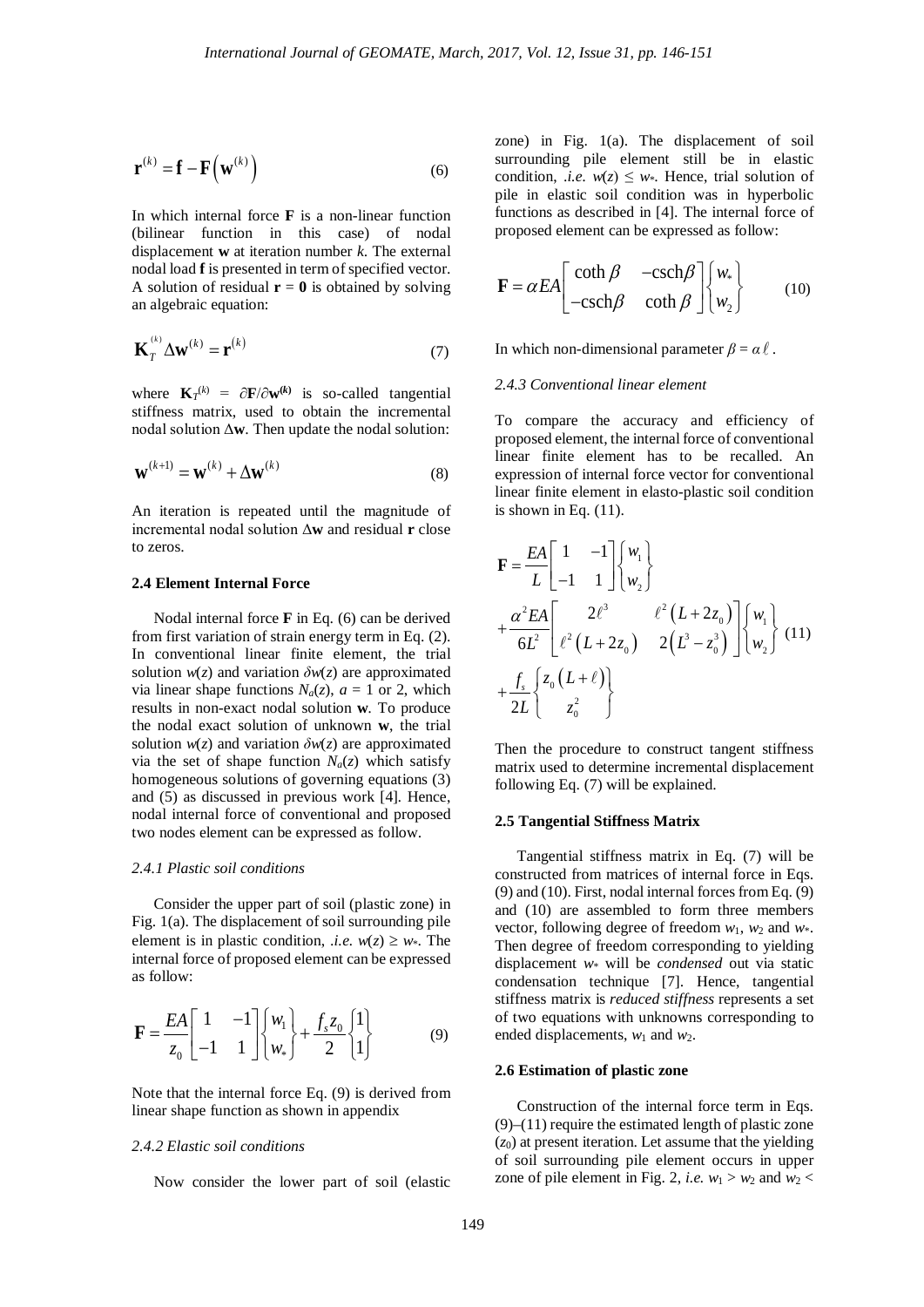$w* < w_1$ . Imply the continuity of internal axial force via finite element equilibrium equation at  $z = z_0$ (*ghost* node). Hence, relation between yielding displacement at given position *z*<sup>0</sup> and specified value of nodal solutions  $(w_1 \text{ and } w_2)$  for proposed nodal exact element is:

$$
w_{*} = \frac{w_{1} \sinh \beta + w_{2} \alpha z_{0}}{\left[1 + \frac{(\alpha z_{0})^{2}}{2}\right] \sinh \beta + \alpha z_{0} \cosh \beta}
$$
 (12)

Equation (12) is numerically solved via *bisection* method to obtain the length of plastic zone, namely *z*0. Then the tangential stiffness matrix **K***<sup>T</sup>* can be obtained from procedure described in previous section. Note that if the continuity of force from natural boundary conditions, Eq. (7) were used to derive the relation between nodal displacements and length of plastic zone instead of finite element equilibrium equation. Then the result is similar with Eq. (12), except that the square term  $(\alpha z_0)^2$  in denominator of Eq. (12) will be disappeared.

Besides, in the case of conventional linear finite element, the value of plastic length  $z_0$  can be estimated directly from linear interpolation, *i.e.*

$$
z_0 = \left(\frac{w_1 - w_*}{w_1 - w_2}\right) L
$$
\n(13)

For a given value of point load at pile head, *i.e.* force  $P_0$  in Fig. 1(a), iteration processes in Eqs. (7) and (8) are repeated until equilibrium conditions satisfied.

#### **3. NUMERICAL EXAMPLES**

In this section, numerical example is presented to illustrate the effectiveness of nodal exact finite element proposed in previous section. Results from proposed element then compare with conventional linear finite element. Accuracy of proposed element is verified using analytical solutions available in [5].

A bored pile was installed in the medium silt clay and the end bearing layer is sandstone. The pile length is 45 m, and the diameter  $d = 1$  m. The elastic modulus of pile shaft  $E = 2.2 \times 10^7$  kPa. From soil tests, the values of equivalent soil elastic coefficient  $k_s = 12000$  kPa/m, the yielding displacement of soil  $w* = 2.6$  mm, and end bearing stiffness  $k_b = 684000$ kPa/m [4]. The value  $k<sub>b</sub>A$  is added into the last diagonal member of stiffness matrix.

The numerical test was performed using one proposed nodal exact element and one conventional linear element. The magnitude of point load at pile head *P*<sup>0</sup> is gradually increased. The results from proposed and conventional elements are shown in Table 1. Finite element solutions of proposed element are identical to the exact analytical solutions in [5]. Additionally, the conventional linear element behaves stiffer than proposed element. Pile head displacements of conventional linear element are less than results from proposed element and analytical solution [5].

Table 1 Calculated plastic depth and settlement of pile head at any values of load *P*0.

|           | Present (Exact) |       | Linear FEM     |       |
|-----------|-----------------|-------|----------------|-------|
| $P_0(kN)$ | z <sub>0</sub>  | $w_0$ | z <sub>0</sub> | $w_0$ |
|           | (m)             | (mm)  | (m)            | (mm)  |
| 2086      |                 | 2.60  |                | 2.21  |
| 2951      | 9               | 3.91  | 9.64           | 3.24  |
| 3796      | 18              | 5.64  | 23.60          | 4.96  |
| 4593      | 27              | 7.71  | 33.49          | 7.29  |
| 5291      | 36              | 9.95  | 40.37          | 9.82  |
| 5807      | 45              | 11.98 | 45             | 11.98 |

For comparison, the load and settlement in Table are also plotted in Fig. 1. The load-settlement relations curve show nonlinear behavior when the load at pile head is gradually increased.



Fig. 1 Load-settlement curves of proposed versus conventional finite elements.

#### **4. CONCLUSION**

The finite element model for pile embedded in elasto-plastic soil subjected to axial load is proposed. The nonlinear algebraic equation has been solved via Newton-Raphson iteration. Tangential stiffness is constructed through static condensation technique and bisection search method. Numerical example for static load pile embedded in elasto-plastic soil was tested by gradually increase load on pile head until shear force in surrounding soil reach ultimate soil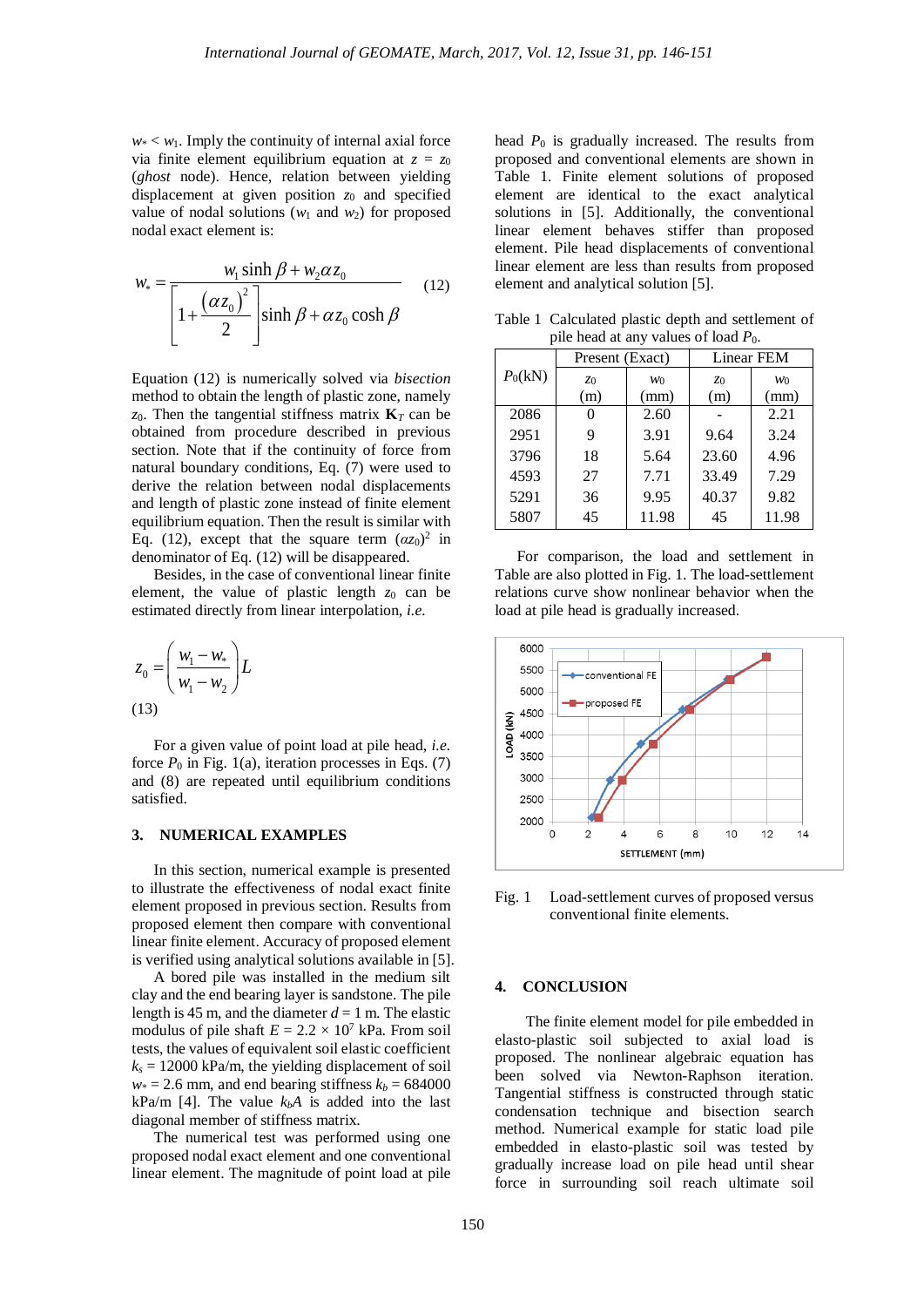capacity. Results obtain from proposed element were compared with analytical solution and conventional linear finite element solution. Numerical test indicates that an exact finite element solution can be obtained even with minimum number of element used. Linear conventional finite element behaved stiffer than the proposed nodal exact finite element.

# **5. ACKNOWLEDGEMENTS**

The authors gratefully acknowledge financial support from the Research Administration Center, Chiang Mai University (New Researcher Grant R000011338).

### **6. REFERENCES**

- [1] Tong P, "Exact solutions of certain problems by finite element method", AIAA J., Vol. 7, 1969, pp. 178-180.
- [2] Kanok-Nukulchai W, Dayawansa PH, and Karasudhi P, "An exact finite element model for deep beams", Int. J. of Struc, Vol. 1, Jan. 1981, pp. 1-7.
- [3] Ma H, "Exact solutions of axial vibration problems of elastic bars", Int. J. Numer. Meth. Eng., Vol. 75, 2008, pp. 241-252.
- [4] Buachart C, Hansapinyo C, and Sommanawat W, "An exact displacement based finite element model for axially loaded pile", Int. J. of GEOMATE, Sept., Vol. 11(25), 2016, pp. 2474-2479.
- [5] Chou YC and Hsiung YM, "A normalized equation of axially loaded piles in elasto-plastic soil", J. Geo Eng., Vol. 4(1), 2009, pp. 1-7.
- [6] Bathe KJ, Finite Element Procedures. Prentice Hall, 1996, ch. 6.
- [7] Cook RD, Malkus DS, Plesha ME, and Witt RJ, Concept and Applications of Finite Element Analysis. Wiley & Sons, 2002, ch. 6 and 17.
- [8] Simo JC and Hughes TJR, Computational Inelasticity. New York: Springer, 1998, ch. 1.
- [9] Zienkiewicz OC and Taylor RL, The Finite Element Method. Vol. I. Oxford: Butterworth-Heinemann, 2000, ch. 20.
- [10]Chapra SC, Applied Numerical Methods with Matlab for Engineers and Scientists. McGraw-Hill, 2005, ch. 5.

#### **7. APPENDIX**

## **7.1 Exact Solution of Pile Static Load Test**

Assume that displacement at pile head in Fig. 1(a) is greater than or equals to yielding displacement *w*\*. Prescribe the boundary conditions (4) into the solution of governing Eqs. (3) and (5), obtain the solution of load at pile head as follows:

$$
P_0 = \alpha E A w_* \left[ \tanh \left( \alpha \ell + \gamma \right) + \alpha z_0 \right] \tag{14}
$$

where the variable *γ* is the characteristic value of the end bearing stiffness of soil  $(k_b)$  at pile tip:

$$
\tanh\left(\gamma\right) = \frac{k_b}{\alpha E} \tag{15}
$$

The ratio of displacement at the pile head  $w_0$ with respect to yielding displacement is therefore

$$
\frac{w_0}{w_*} = 1 + \alpha z_0 \tanh(\alpha \ell + \gamma) + \frac{(\alpha z_0)^2}{2}
$$
 (16)

In addition, ratios of pile tip displacement  $w_t$  with respect to yielding displacement:

$$
\frac{w_t}{w_*} = \frac{\cosh(\gamma)}{\cosh(\alpha \ell + \gamma)}
$$
(17)

On deriving Eqs.  $(14)$ – $(17)$ , soil under pile tip is assumed to be in an elastic condition. Detail derivation of Eqs. (14)–(17) are described in reference [5].

#### **7.2 Shape Function of Nodal Exact Element [4]**

In reference [4], shape functions of proposed pile element were derived from homogeneous solutions of Eqs. (3) and (5). There are expressed in the following forms:

### *7.2.1 Plastic soil conditions*  $(0 \le z \le z_0)$

The shape functions are linear form, which is the homogeneous solution of Eq. (5):

$$
N_1(z) = \frac{(z_0 - z)}{z_0}, N_2(z) = \frac{z}{z_0}
$$
 (18)

where  $z_0$  is the length of plastic region in soil surrounding pile element.

## *7.2.2 Elastic soil conditions* ( $z_0 \le z \le L$ )

In an elastic region, homogeneous solution of Eq. (3) is in the hyperbolic sine and cosine function. Hence, the shape functions of pile in elastic zone are in the following form:

$$
N_1(z) = \frac{\sinh\big[\alpha\,(L-z)\big]}{\sinh\alpha\,\ell} \tag{19}
$$